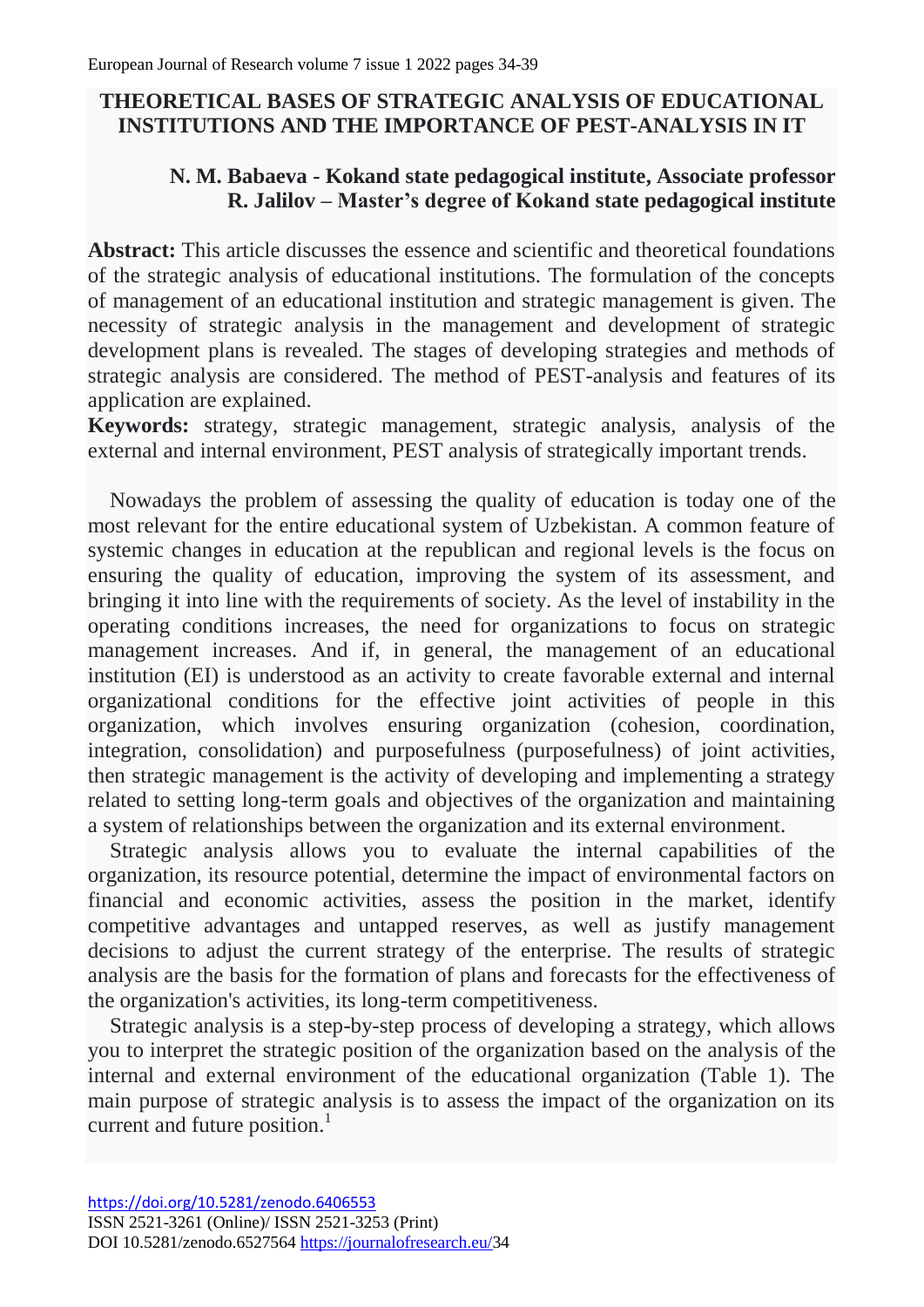|                                  | <b>Stages of strategy development</b>   |                               |                       |                            |                        |
|----------------------------------|-----------------------------------------|-------------------------------|-----------------------|----------------------------|------------------------|
| Methods of<br>strategic analysis | Vision<br>and<br>mission<br>Development | Develop<br>strategic<br>goals | Strategy<br>selection | Strategy<br>Implementation | Strategy<br>Evaluation |
| PEST-                            | $^{+}$                                  | $+$                           | $+$                   |                            |                        |
| analysis                         |                                         |                               |                       |                            |                        |
| SWOT-                            | $+$                                     | $+$                           | $+$                   |                            |                        |
| analysis                         |                                         |                               |                       |                            |                        |
| Competitors                      | $+$                                     | $+$                           | $+$                   | $+$                        | $^{+}$                 |
| Analysis                         |                                         |                               |                       |                            |                        |
| Product                          |                                         | $+$                           | $+$                   | $+$                        |                        |
| Analysis                         |                                         |                               |                       |                            |                        |
| Pozitsion                        | $+$                                     | $+$                           | $+$                   | $+$                        | $+$                    |
| tahlil                           |                                         |                               |                       |                            |                        |
| Resource                         |                                         | $+$                           | $+$                   | $+$                        | $+$                    |
| Analysis                         |                                         |                               |                       |                            |                        |
| Diagnostics                      |                                         | $+$                           |                       | $+$                        | $+$                    |
| of the control                   |                                         |                               |                       |                            |                        |
| system                           |                                         |                               |                       |                            |                        |
| <b>Diagnostics</b>               | $+$                                     | $+$                           | $+$                   | $+$                        | $+$                    |
| of                               |                                         |                               |                       |                            |                        |
| organizational                   |                                         |                               |                       |                            |                        |
| culture                          |                                         |                               |                       |                            |                        |

#### **Table 1 - Use of strategic analysis methods in the development of the strategy of the educational organization**

Strategic analysis provides an information basis for the formation of the mission of the educational organization, the definition of its strategic goals and indicators, the development of programs and activities to implement the strategy.

The external and internal environment of the educational institution is the object of strategic analysis.

Environmental analysis is the process of identifying and evaluating nonorganizational factors to determine the current and future impact of strategic plan developers on the development of an educational organization. The analysis of the external environment includes the study of economic development trends, legal regulation and management, political processes, the impact of natural environment and resources, culture and science, engineering and technology, infrastructure and others.

An analysis of the internal environment helps to identify opportunities that an educational organization can rely on to implement its strategy.

The internal environment is analyzed in the following areas:

- staff of the educational organization, its potential, qualifications, interests, goals, dignity, etc .;

- management organization;

<https://doi.org/10.5281/zenodo.6406553>

ISSN 2521-3261 (Online)/ ISSN 2521-3253 (Print)

DOI 10.5281/zenodo.6527564 [https://journalofresearch.eu/3](https://journalofresearch.eu/)5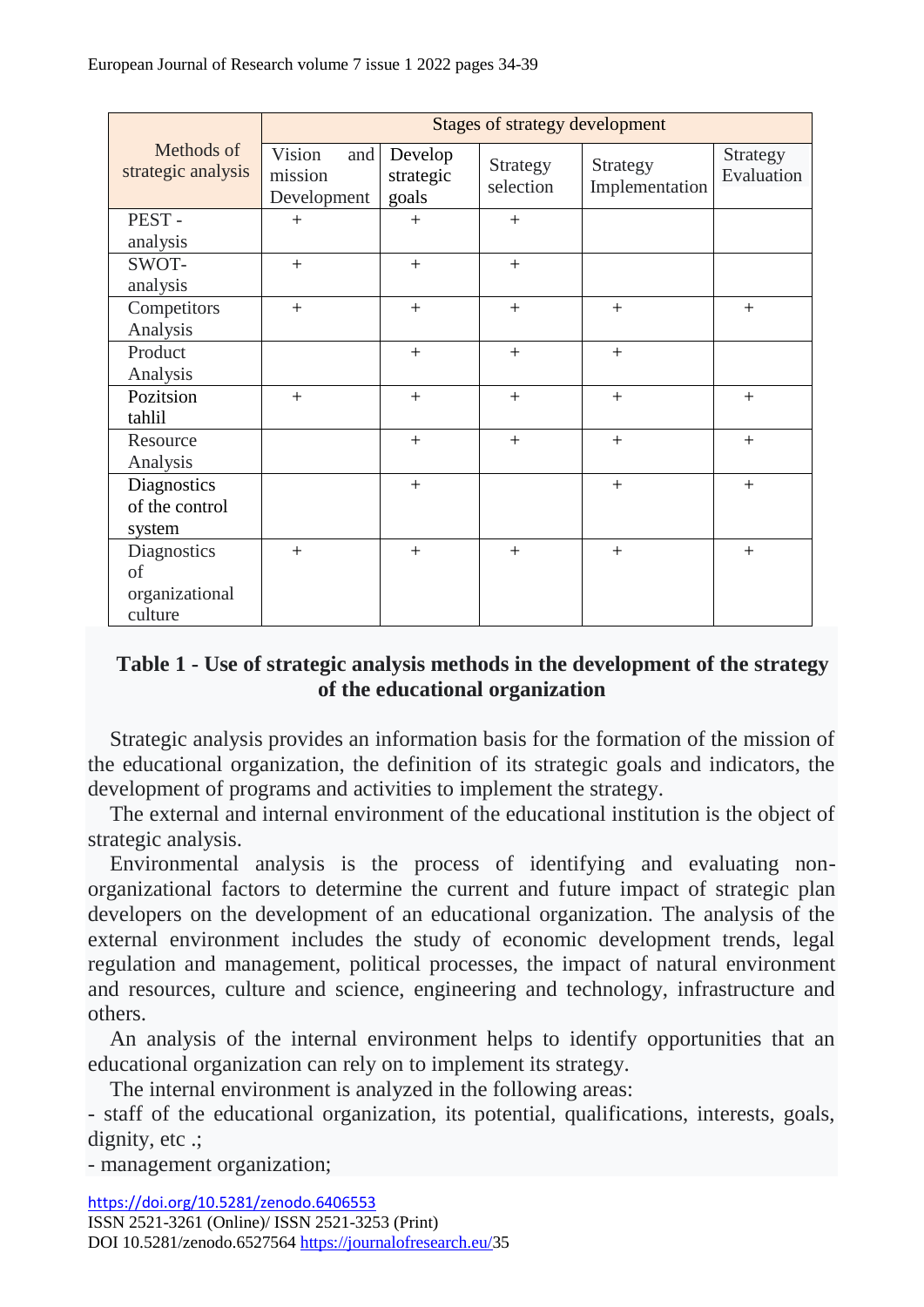European Journal of Research volume 7 issue 1 2022 pages 34-39

- organization of teaching and research processes;
- financial and economic condition of the organization;
- Organizational culture of the educational organization, etc.

The selection and development of a strategy for an educational institution begins with an analysis of the external environment. The external environment of an organization is a set of active actors and forces that are directly outside the scope of management and can influence its strategy. A wide range of tools can be used to analyze the external environment of an organization, a comparative analysis of which is presented in Table 2.

The purpose of strategic analysis of the external environment:

- Identify signs of changes that may affect the vitality of the educational institution;
- observation of specific trends and structures of the macro environment;
- Forecasting future changes in the macro environment;

 Assess current and future trends in terms of potential impact on the activities of the institution;

Most often, the analysis of the external environment of the educational organization is carried out using PEST-analysis and, in part, SWOT analysis methods.

| <b>Direction of</b><br>analysis                  | <b>Method of</b><br>information<br>processing                      | <b>Content of conclusions</b>                                                                                                                                                                           |
|--------------------------------------------------|--------------------------------------------------------------------|---------------------------------------------------------------------------------------------------------------------------------------------------------------------------------------------------------|
| Analysis<br>of<br>the<br>external<br>environment | PEST - matrix                                                      | Identification of the macro environment that<br>directly or indirectly affects the development<br>of the educational institution                                                                        |
| Sectoral<br>Analysis                             | Economic<br>Sector<br>Performance Table                            | Identifying the attractiveness and challenges of<br>the sector                                                                                                                                          |
| Analyzing<br>Factors<br>Success in the           | Key Table of Key Factors<br>of of Success                          | Industry Factors are the determinants<br>of<br>financial<br>and<br>competitive<br>success<br>in<br>a<br>particular field. Identifying them is one of the<br>main priorities in strategy development.    |
| Competitive<br>analysis                          | (five)<br>Porter<br>matrix<br>forces)                              | Identify key factors of change in the industry                                                                                                                                                          |
| Segment<br>analysis                              | market<br>Product<br>$\sqrt{2}$<br>matrix                          | Analysis of product / service parameters that may<br>be attractive to a particular consumer                                                                                                             |
| Positional<br>Analysis                           | Competitive strengths<br>weaknesses<br>and<br>identification table | Analysis allows you to determine how an<br>organization is positioned on key indicators of<br>competitive success over competitors                                                                      |
| Product analysis                                 | matrix.<br><b>BCG</b><br>McKinsey matrix                           | The analysis provides guidance on how to focus<br>on cash flow requirements for different strategic<br>areas of business and how to use these flows to<br>optimize an organization's service portfolio. |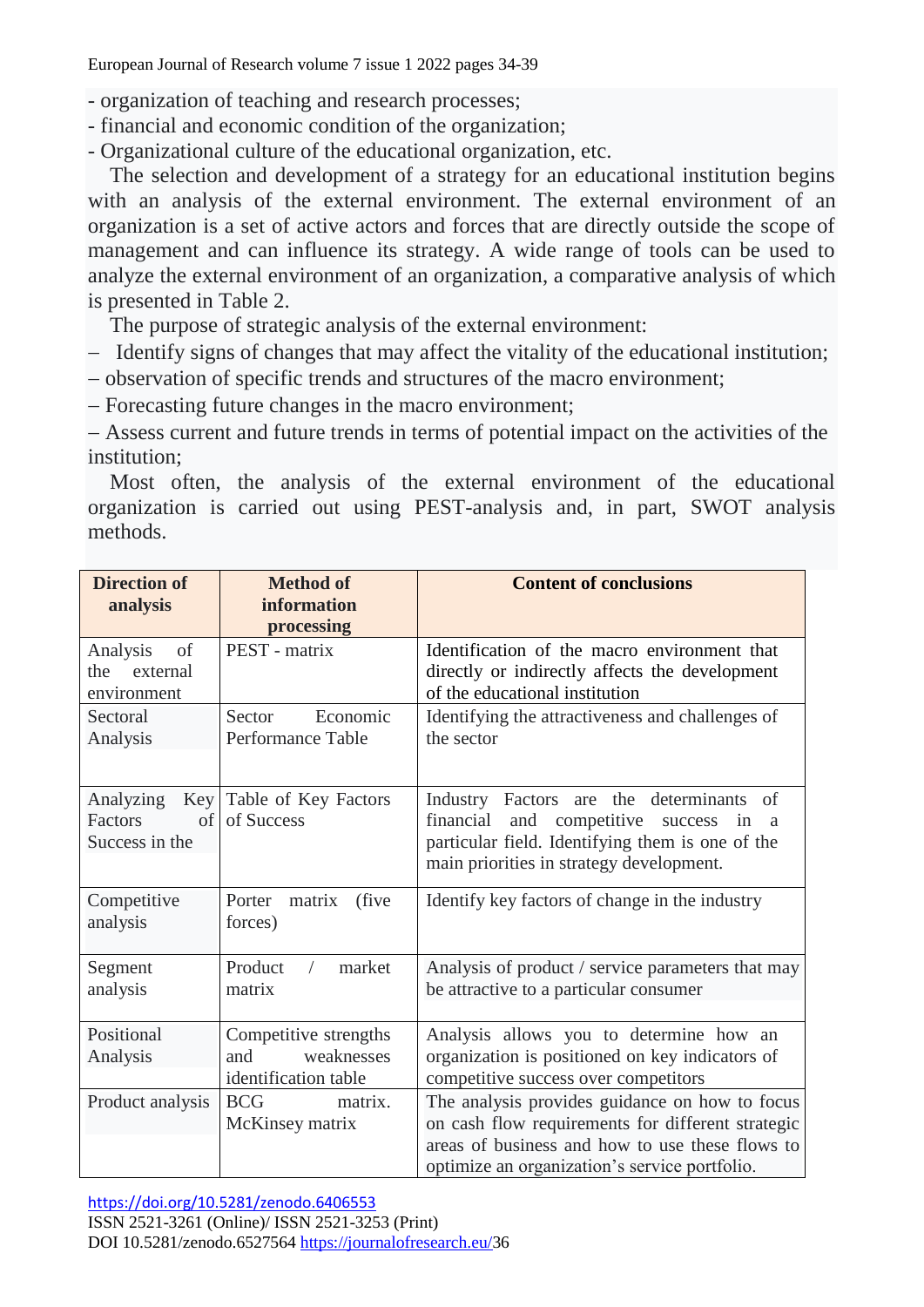| <b>SWOT</b><br>analysis | <b>SWOT</b> matrix | What threats is the educational institution most<br>concerned about and what strategic actions<br>should be taken to protect it? Are the weaknesses<br>of the organization its competitive weakness and /<br>or do they make it impossible to take advantage<br>of certain favorable conditions? What weaknesses<br>require strategic adjustments? What favorable<br>conditions provide a real chance of success? |
|-------------------------|--------------------|-------------------------------------------------------------------------------------------------------------------------------------------------------------------------------------------------------------------------------------------------------------------------------------------------------------------------------------------------------------------------------------------------------------------|

### **Table 2 - Comparative characteristics of the types of analysis of the macro environment of the organization**

PEST analysis is a tool designed to identify political (Policy), economic (Economy), social (Society) and technological (Technology) environmental factors that affect the activities and development prospects of an educational institution.

The policy is studied because the company's ultimate environment and the acquisition of key resources for its operations are determined precisely by the government. The main purpose of the study of economics is to create an image of the distribution of resources at the state level, which is the most important condition for the activities of the organization. Consumer preferences are determined using the social component of PEST analysis. The last factor is the technological component: often to identify technological development trends that are the causes of changes and losses in the market, as well as the emergence of new products.

The following are important in conducting a PEST analysis:

Tracking all important changes and new trends affecting the field of education.

Determine which processes are most important for a particular educational organization.

These processes can create new opportunities for an educational organization or pose certain threats. Opportunities are positive trends and events in the external environment that can contribute to the development of an educational organization. This is due to the growth of the country's economy and increased allocations for education in the state budget, lower taxes, increased incomes of the population and enterprises, weakening the position of competitors, the development of integration in the field, new education and science, teaching and research. technologies and so on. The task is to identify real opportunities that can ensure the competitive advantage of the educational institution.

Threats are negative trends and events that can lead to a deterioration in the condition of an educational institution. These include the deterioration of the economic situation, the decline in the purchasing power of the population and enterprises, increased competition in the market, unfavorable demographic changes, the strengthening of strict regulation by the state, and others.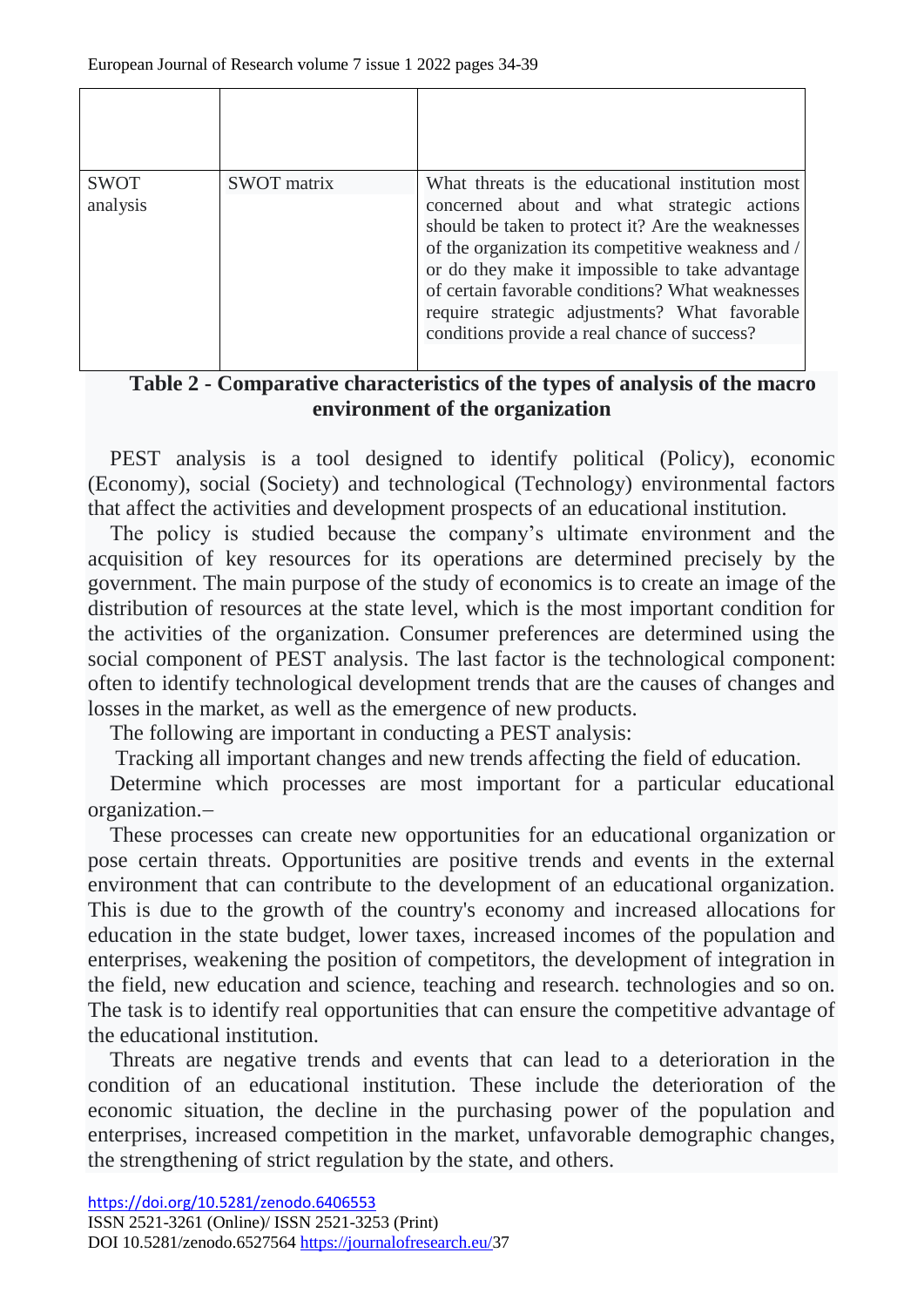European Journal of Research volume 7 issue 1 2022 pages 34-39

Due to the large number of possible factors of the macro-environment, it is necessary to limit only those factors that directly and significantly affect the activities of the educational institution.

PEST analysis is performed in four stages:

1. Study and monitor the macro environment in four main areas.

2. To highlight the main trends, assess the inevitability and significance of these changes for the education sector.

3. Detailed analysis of changes.

4. Assess the consequences of possible changes in the market of educational services, for the educational institution.

| <b>Politics (P)</b>                          | <b>Economics</b> (E)                         |  |
|----------------------------------------------|----------------------------------------------|--|
| 1. Election of the President of the Republic | 1. General economic situation (growth,       |  |
| of Uzbekistan                                | stability, stagnation)                       |  |
| 2. Elections to the Oliy Majlis of the       | 2. Inflation                                 |  |
| Republic of Uzbekistan                       | 3. Economic status of key partners and       |  |
| 3. Changes in the legislation of the         | customers                                    |  |
| Republic of Uzbekistan                       | 4. Changes in the labor market               |  |
| 4. The organization's relationship with the  | 5. Research and experimentation - changes    |  |
| government and regional authorities.         | in the need for design work                  |  |
| 5. The influence of the state in the field   | 6. New requirements of the economic          |  |
| 6. Government regulation of competition      | environment                                  |  |
| in the industry                              |                                              |  |
| Satsuma (S)                                  | <b>Technology</b> (T)                        |  |
| 1. Changes in lifestyle and standard of      | 1. Scientific research and experimentation - |  |
|                                              |                                              |  |
| living                                       | important design trends                      |  |
| 2. Change in base values                     | 2. New patents                               |  |
| 3. Attitude to work and leisure              | 3. New products                              |  |
| 4. Attitude to education                     | 4. Technological developments that are       |  |
| 5. Demographic changes                       | important for research                       |  |
| 6. Changes in income structure               | 5. New educational technologies              |  |

## **Table 3 - Significant trends for strategy PEST analysis (possible directions of analysis)**

The following aspects should be considered in PEST analysis:

1. The analysis of each aspect of the external environment should be sufficiently systematic and lead to the identification of all major trends that have a significant impact on the development of the educational institution.

2. The composition of the group conducting this type of analysis should be appropriate to its complexity and to cover the full spectrum of changes in the external environment.

PEST analysis is based on the four-element structure of the external environment. However, the true external environment of any organization is broader and more diverse than the four elements that make it up. In addition, for each particular